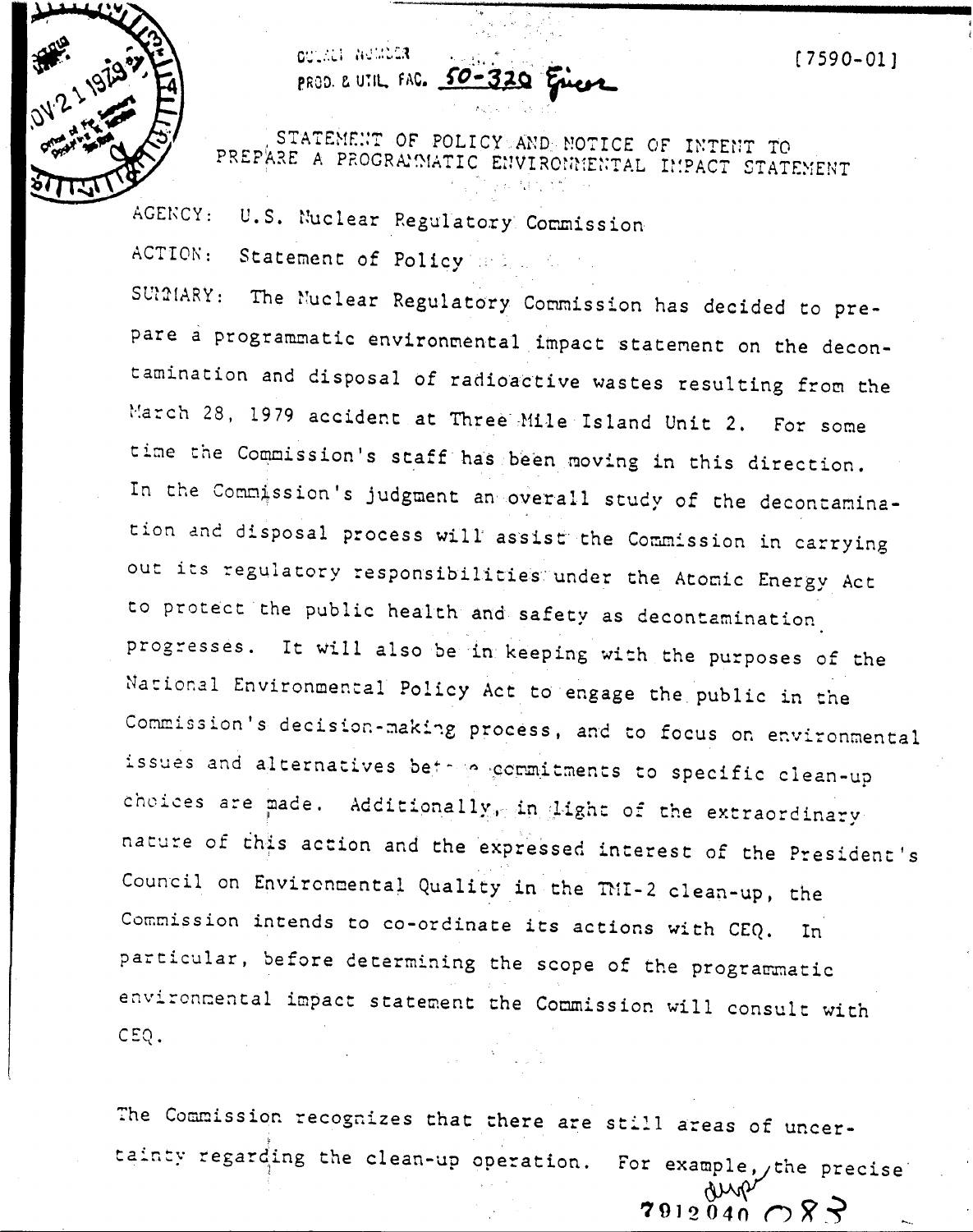$\sim 2\,\mathrm{pc}$ 

condition of the reactor core is not known at this time and cannot be known until the containment has been entered and the reactor vessel has been opened. For this reason, it is unrealistic to expect that the programmatic impact statement will serve as a blueprint, detailing each and every step to be taken over the coming months and years with their likely impacts. That the planned programmatic statement inevitably will have gaps and will not be a complete guide for all future actions does not invalidate its usefulness as a planning tool. As more information becomes available it will be incorporated into the decision-making process, and where appropriate supplements to the programmatic environmental impact statement will be issued. As the decontamination of TMI-2 progresses the Commission will make any new information available to the public and to the extent necessary will also prepare separate environmental statements or assessments for individual portions of the overall clean-up effort.

 $\left\langle \left( \cos \phi \right) \right\rangle \left( \left\langle \mathbf{y} \right\rangle \right) \left( \left\langle \mathbf{y} \right\rangle \right) \left( \left\langle \mathbf{y} \right\rangle \right) \left( \left\langle \mathbf{y} \right\rangle \right) \left( \left\langle \mathbf{y} \right\rangle \right) \left( \left\langle \mathbf{y} \right\rangle \right) \left( \left\langle \mathbf{y} \right\rangle \right) \left( \left\langle \mathbf{y} \right\rangle \right) \left( \left\langle \mathbf{y} \right\rangle \right) \left( \left\langle \mathbf{y} \right\rangle \right) \left$ 

The development of a programmatic impact statement will not preclude prompt Commission action when needed. The Commission does recognize, however, that as with its Epicor-II approval action, any action taken in the absence of an overall impact statement will lead to arguments that there has been an inadequate environmental analysis, even where the Commission's action itself is supported by an environmental assessment. As in settling upon the scope of the programmatic impact statement, CEQ can lend assistance here. For example should the Commission before completing its programmatic statement decide that it is in the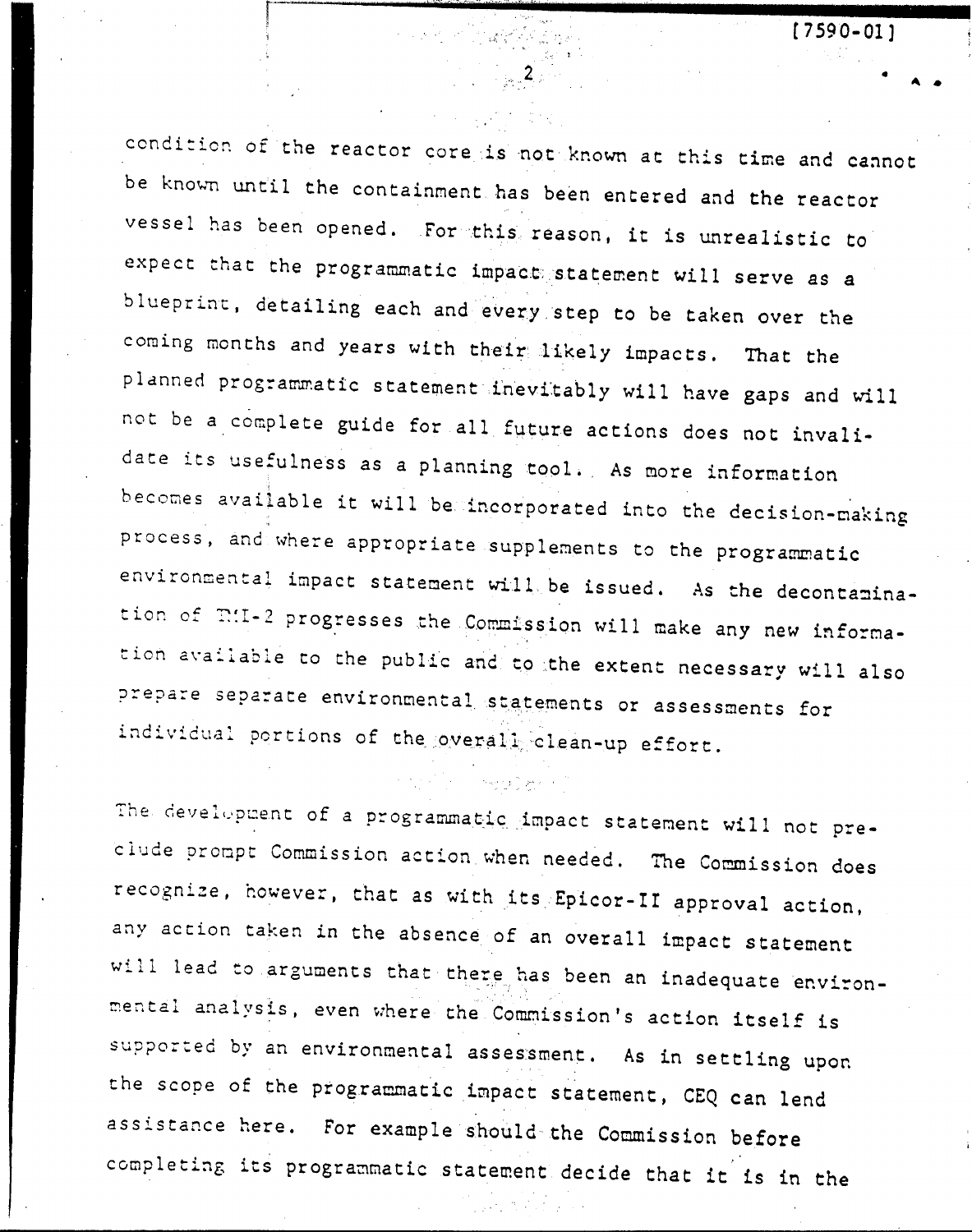best interest of the public health' and safety to decontaminate the high level waste water now in the containment building, or to purge that building of its racioactive gases, the Commission will consider CEQ's advice as to the Commission's NEPA responsi-'bilities. Horeover, as stated in the Commission's Hay 25 statement, any action of this kind will not be taken until it has undergone an environmental review, and furthermore with opportunity for public comment provided.

3

However, consistent with our Hay 25.Statement, we recognize that there may be emergency situations; not now foreseen, which should they Occur would require rapid action. To the extent practicable the Commission will consult with: CEQ in these situations as well.

With the help of the public's comments on our proposals we intend to assure, pursuant to NEPA and the Atomic Energy Act, that the clean-up of TMI-2 is done consistently with the public health and safety, and with awareness of the choices ahead. We are directing our staff to include in the programmatic environmental impact statement on the decontamination and disposal of TMI-2 wastes an overall description of the planned activities and a schedule for their completion along with a discussion of alternatives considered